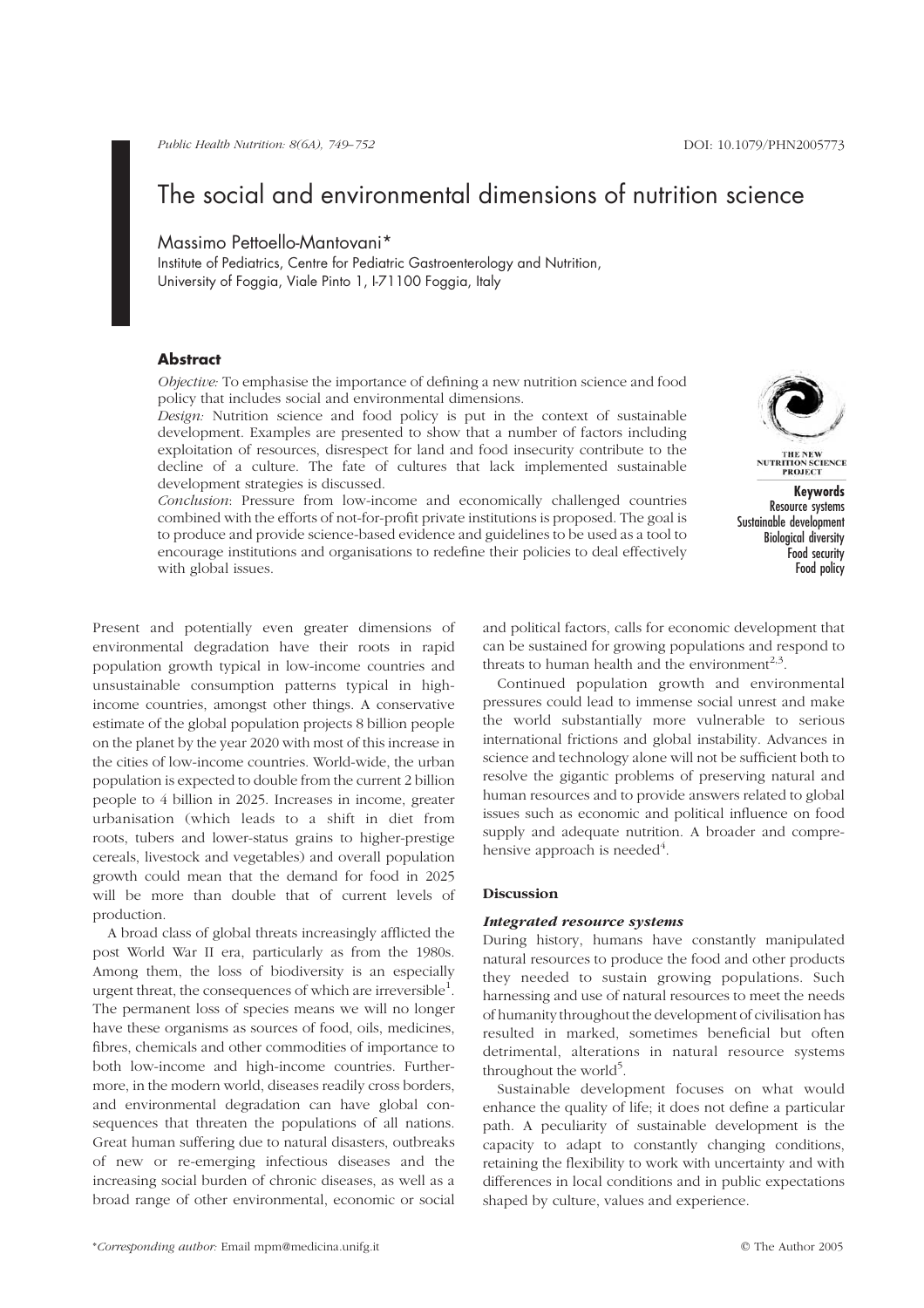The redefinition of nutrition science and food policy to meet the realities and challenges of the twenty-first century means thinking in terms of integrated systems. These will include aspects besides health, such as evolution, history, resources, the environment, biodiversity, agriculture, food traditions, technology and industry, equity and poverty, economics and politics, philosophy and ethics. These and more aspects are all interdependent, one with the others.

For sustainable development to reach its goals and to be effective it must be participatory, involving local communities and individuals to give substantive input into designing and implementing development programmes and projects. In fact, long-term sustainability of any development can be ensured only when local people have a sense of ownership and personal investment in their own development.

High-income and low-income countries are linked as never before in a world that is increasingly interdependent. Countries with large populations like China, India and Brazil are characterised by growing economic and demographic weight that is having a major impact on employment, trade, travel, immigration and other areas. The global marketplace weakens the lines between national economies; the communications revolution brings together cultures, knowledge and information. Health, environment and food, together with peace and security, are increasingly global issues that all countries must deal with. Hunger, poverty, disease and conflict have become not just humanitarian concerns, but shared problems as they trickle over borders and affect countries around the world $6$ .

Efforts to pursue sustainable development take place within a context of shared interests, and articulated interlinkages and international development co-operation are increasingly viewed as necessary responses to these global challenges. The dimensions of sustainable development include the full range of economic, social, environmental and governance activities, and they too are interdependent and mutually reinforcing. For instance, no economic initiative that depletes the natural resources upon which it depends will last; no educational system will give children a place to be educated if they instead have to go to work to survive; to be sustainable, no agricultural production programme can afford to exclude women who are often the main food producers; and no country can lift itself out of poverty if it is struggling to pay back debts or end domestic wars or armed clashes.

Equitable sustainable development must be also environmentally sustainable and strengthen the economic, social, environmental and governance capacity of women and men, girls and boys. Such sustainable development is reached only if the economies of the world try to meet contemporary needs and contribute to the setting of an integrated resource system without compromising the resources available to future generations.

## Effective sustainable development

The World Summit on Sustainable Development (WSSD) at Johannesburg in September 2002 renewed the global community's responsibility in many areas of sustainable development, including water and sanitation, agriculture and food supply, and in general sustainable production and consumption of food. All the international agreements reached in Johannesburg established a common foundation of values and reflected an unprecedented consensus on the goals, conditions and resources needed to achieve sustainable development. The WSSD has been a recent further important step towards awareness on areas strictly connected with developmental sustainability, such as nutrition science and food policy.

Humans live in a world that developed over billions of years expressing an enormous range of species, a complex and balanced ecosystem, and soil and groundwater accumulations that have taken millennia to build up. It took just 200 years to bring us to a preoccupation with problems that threaten the sustainability of production of food and other products of agriculture, fisheries and forestry<sup>7</sup>.

Attempts to define the new nutrition science and food policy lead to the importance of viewing such areas of interest: not isolated but more and more integrated in an interdependent system. Such a system should involve several dimensions including, besides resources, evolution, history, ecology, environment, biodiversity, agriculture, traditional elaboration of food, technology, industry, health, equity, economics, politics, philosophy and ethics. How much these dimensions are interdependent and inevitable is immediately clear by approaching the issue of the new nutrition science and food policy from any one of the dimensions indicated $8.9$ .

For instance, by examining nutrition science and food policy as part of a progressively more integrated resource system, the role of biodiversity and how much it matters to the economy are immediately evident. It is a fact that human existence depends on biological diversity, which has, however, for a long time been neglected in economics. Most economists, until recently, viewed it as part of recreation, and sustainable use of natural resources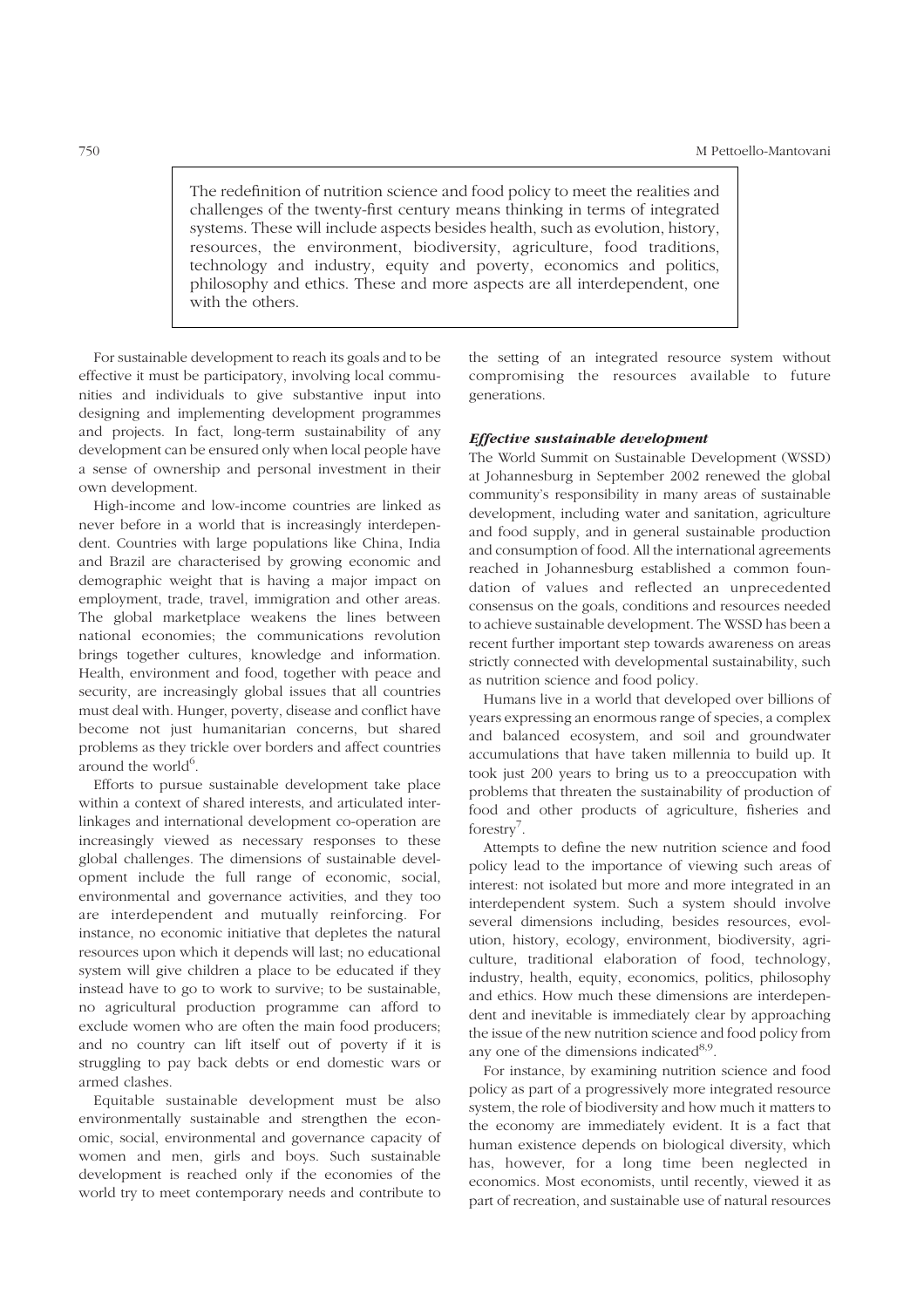Social and environmental dimensions of nutrition science 751

is still widely considered as a luxury, reserved for highincome countries $^{10}$ . The fast expanding field of biodiversity economics constitutes one key element towards sustainability. So far it has shown, in economic terms, that biological diversity contributes to ecosystem productivity, provides a cover against environmental variability and environmental disasters, and delivers a multitude of valuable ecosystem services. It has been further demonstrated that the loss of biological diversity is reflected neither in market prices nor in government policies, and is thus ignored by resource users. Market and policy failures are considered as the main underlying causes of biodiversity loss. Economists interested in biodiversity are increasingly focusing their efforts on formulating ways to value natural resources and the ecosystem services they  $provide<sup>11,12</sup>$ .

It is thus quite evident that as in a domino effect, by approaching the concept of the new nutrition science and food policy from one of the dimensions, we are forced to take into account and integrate factors from each one of the dimensions identified.

## A global integrated living resource system

Any analysis on how to manage and correctly balance integrated physical, living and human global resource systems and sustainable development sooner or later reveals our responsibility. In fact, the definition sustainable development has an interesting development itself.

The term sustainable harvesting was introduced in the seventeenth century by forestry experts in Germany to call attention to the fact that only the number of trees should be harvested that would grow in a given time. Today it means simply that the present generation has an obligation not to use resources in ways that would impair the lives of its descendants. That is the responsibility we all have, because one obvious way to save resources is to slow the industrialisation of low-income countries. Another is to reduce the current consumption levels of high-income countries.

The strategists of sustainable development incorporated economic growth in the term, so that sustainable development also had to address improving education, health and nutrition. It had to include access for lowincome countries' exports in high-income countries' markets. It had to mean aid to the low-income countries, both financial and technical $13$ .

During the last 15 years the definition of sustainable development came to cover the whole agenda for worldwide social equity. This important concept was incorporated in the official documents of the 1992 United Nations' (UN) conference in Rio de Janeiro (UN Agenda 21) and later was confirmed and broadened at the Johannesburg WSSD in 2002. At the UN Conference on Financing for Development in Monterrey in 2002, world leaders established a new agreement for sustainable development. At the heart of this agreement is the understanding that

low-income countries bear the primary responsibility for their own development while high-income countries have a duty to provide effective and predictable aid and to remove the inconsistencies in their broader policies that affect low-income countries. The principles of mutual accountability were agreed to at the G8 Summit, held in Kananaskis, Alberta, June 2002, which focused on Africa, resulting in the G8 Africa Action Plan.

Thus the redefinition and broadening of important concepts like sustainability of development and integrated resource systems is a process that has firmly been established; such concepts are subjected to a constant process of refinement and have become part of the global concern. However, it must be noted that the success of international conferences on such topics has been disappointing. Unfortunately, before any international conference on sustainable development and integrated resources there is the clear perception that significant cultural advancements will be made but concomitantly the question arises on how much the decision process will be capable of producing serious and sustained results.

The active participation in such meetings of motivated low-income countries, and the need to maintain a high consensus, results in pressure to produce documents over difficult issues but at the same time it creates a strong incentive, in particular, not to insist on rigorous procedures for verification and enforcement. Therefore, although awareness is progressively increasing, one obvious reality of world environmental politics is the deep suspicion among low-income or economically challenged countries that these agreements are merely devices to suppress their economic growth, engineered by the high-income countries to prevent the emergence of competitors. In repeated attempts to remove this suspicion, the high-income countries have made considerable promises to help the low-income countries in many ways. But with little in the way of enforcement, many of the promises have remained unfulfilled. That, in turn, has reinforced the suspicions of the low-income countries and their inclination not to co-operate  $14-16$ .

We can conclude on this point that whereas on the one side we have a constant beneficial development of global ethical principles, on the other side we have a substantial lack of practical application of such moral definitions and directions. The clear impression is that there is always a significant gap of time between the constant redefinition of important issues and principles and the capability of national and international political organisations to elaborate such new concepts into books and declarations, and in getting from texts into practice. Furthermore, whenever a kind of action is promoted, new visions and dimensions are already elaborated and the institutional strategy becomes de facto out of date and inefficient. The frustrating feeling is that institutional action plans are always late to meet the theory in time for solving global demands; as in Xeno's paradox where the powerful